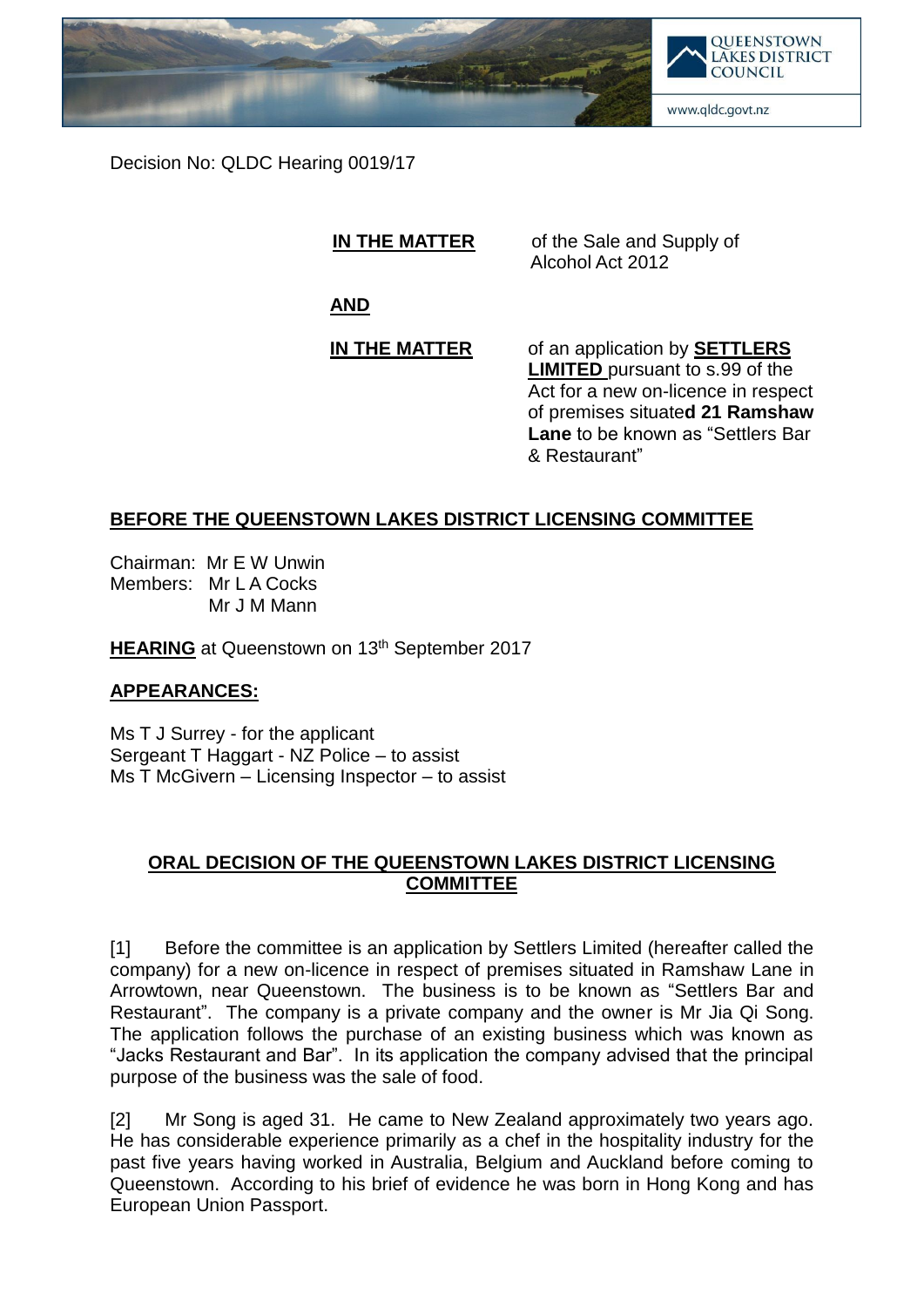[3] When Mr Song came to New Zealand in 2015, it is assumed he had a work visa which would have lasted for 12 months. He purchased the current business in November 2016 and has been trading on temporary authorities ever since. The purchase of the restaurant has not been an inexpensive exercise for him and he has invested a considerable amount of capital.

[4] The obtaining of qualified managers to run the business has been described as being challenging for him. There were difficulties raised earlier on about firstly Mr Song's ability to obtain good managers, and secondly whether or not his own position allowed him to obtain a manager's certificate. He filed an application but this was opposed on the grounds of lack of experience.

[5] It was then discovered that the manager who had been originally nominated when the first temporary authority was granted, had left and the third application was put on hold until the position of the latest manager (A Mr Zarlenga) was clarified.

Mr Song was required to give an undertaking that if there were no qualified manager's available, no alcohol would be sold. Further that if the current certificated manager was not available, then once again the bar would be closed.

[6] In December of last year, Mr Song applied for what we understand was an entrepreneurial work visa for which Immigration New Zealand is yet to give a decision. According to a document disclosed by Mr Song he is currently on an interim visa which was granted in April of this year. He is entitled to stay in the country and until a decision is made on his work visa.

[7] These were the preliminary difficulties that were faced by the reporting agencies as well as by Mr Song. They are the primary reasons why the matter was called before the committee for a public hearing. It was to bring some finality to the ongoing problems. Since then there has been a great deal of activity including the employment of Counsel by Mr Song. This has been of great value in bringing the application to a successful conclusion.

[8] The evidence now before us is that the company employs no less than six or seven people. There is not only a person employed who has a current manager's certificate, but there is a second person who has been appointed as a Temporary Manager.

[9] Ms Surrey made a preliminary application for a ruling the part of the Inspector's evidence which related to Mr Song's dealings with Immigration New Zealand (and which had been supplied by Immigration New Zealand) be ruled as inadmissible on the grounds that it was (a) hearsay and in breach of the Evidence Act 2006, and (b) in breach of the Privacy Act 1993. We took the view that no such ruling was necessary as we had decided to grant the application. We also indicated that under s.207 of the Act we would have allowed the evidence if it assisted us to deal effectually with the application. At any event we made an order under s.203 (5) of the Act prohibiting the publication of the information received from Immigration New Zealand that had not been acknowledged or accepted by Mr Song.

[10] All other requirements set out under than Act have complied with in terms of suitability, the object of the Act, host responsibility, the days and hours of operation and the design and layout of the premises. There are no other outstanding matters